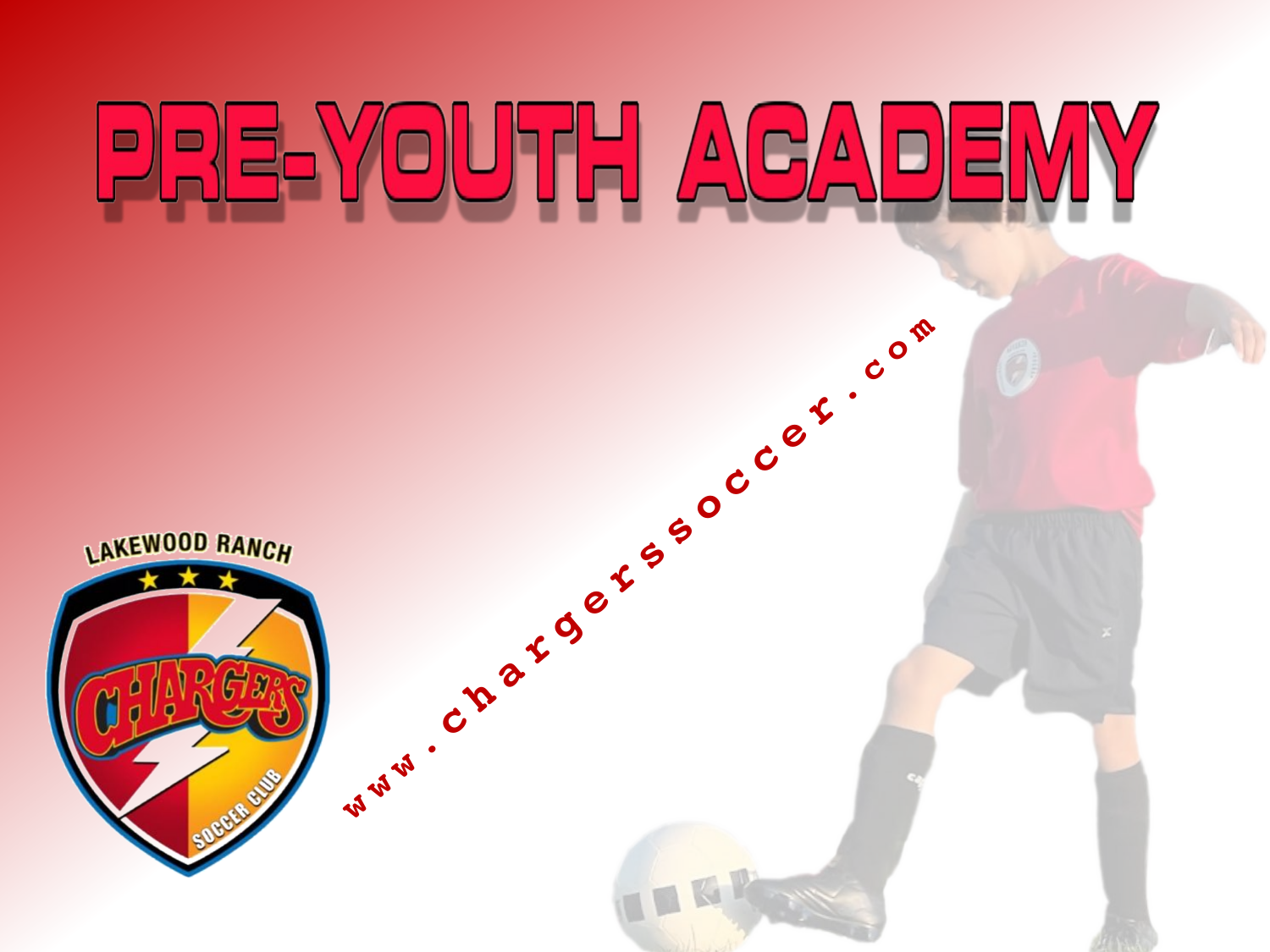## **Introduction**

The Lakewood Ranch Chargers Soccer Club provides soccer opportunities to players throughout the Lakewood Ranch community and covering all sides of Manatee and Sarasota Counties. Our club draws players mainly from the Lakewood Ranch area.

The Lakewood Ranch Chargers Soccer Club has approximately 28 competitive teams and calls Premier Sports Campus home.

#### **Our mission also includes:**

- Bringing our youth closer together through common interest in sportsmanship and competition
- Instill the values of education and importance of behaving at school and home
- Acquaint the players with the fundamentals of the game rule
- Teach sportsmanship, teamwork and accountability; build character and discipline and love of the game while keeping the youth busy and away from situations that lead to bad behavior
- Encourage players to maintain satisfactory grades in school and to emphasize the importance of keeping a proper relationship and balance between scholastic and athletic endeavors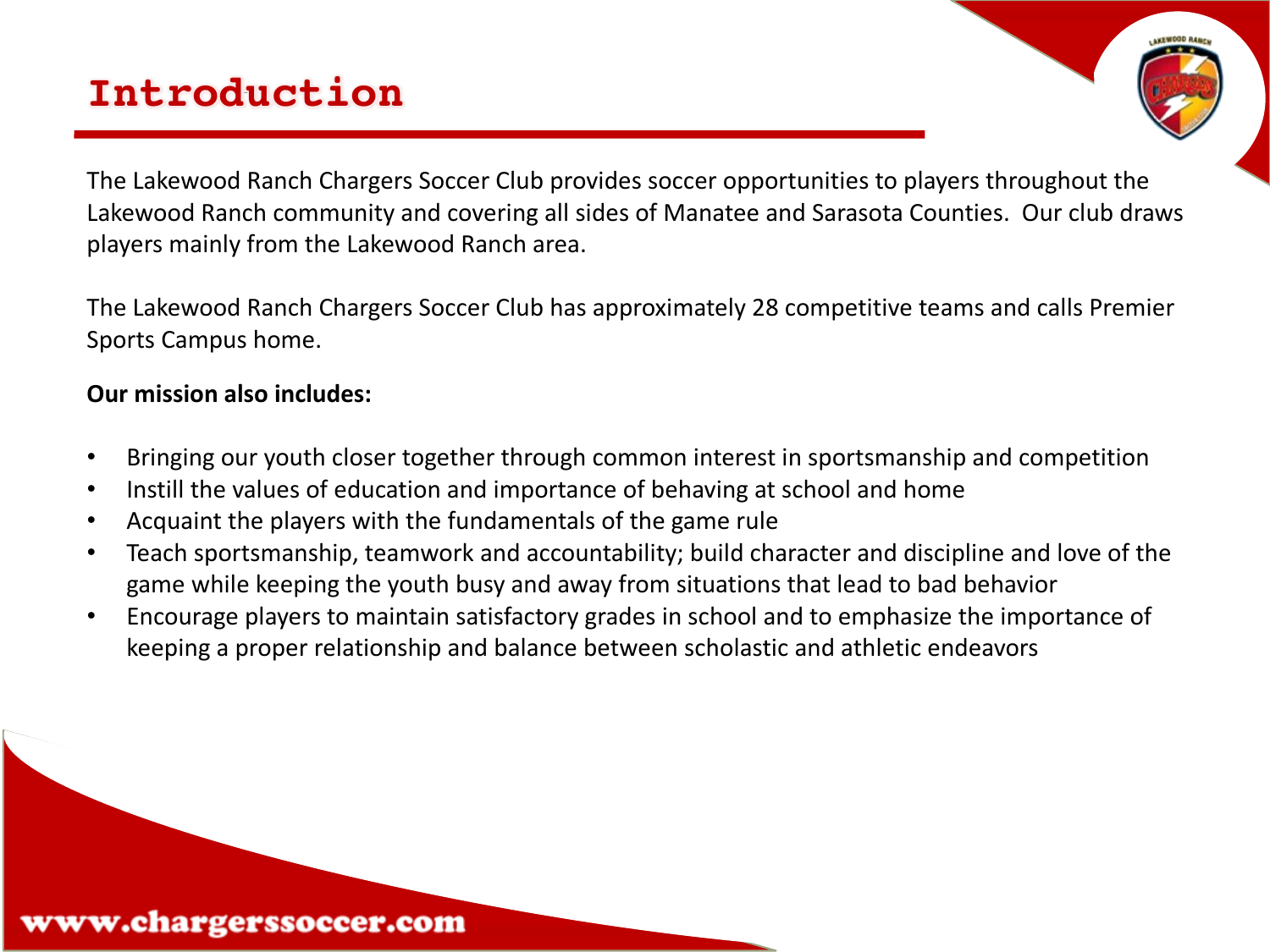### **PRE-Youth Academy**

The Pre-YA (Pre-Youth Academy) is open to players born in 2016 who are interested in advancing their technical and physiological soccer abilities. Guided by an age-appropriate training curriculum and by only certified coaches, our goal is to develop each player's technical understanding of the game through a fun and challenging training and game environment. Our focus is strictly in each individual player technical skill's development.

The Pre-YA is a good fit for players who want to learn more in order to further and enjoy their soccer experience and gain the necessary technical skills knowledge and potentially enter the Youth Academy Program. The training is designed to improve a player's familiarity with the ball, mastery of technical foot skills, and development of the motor skills.



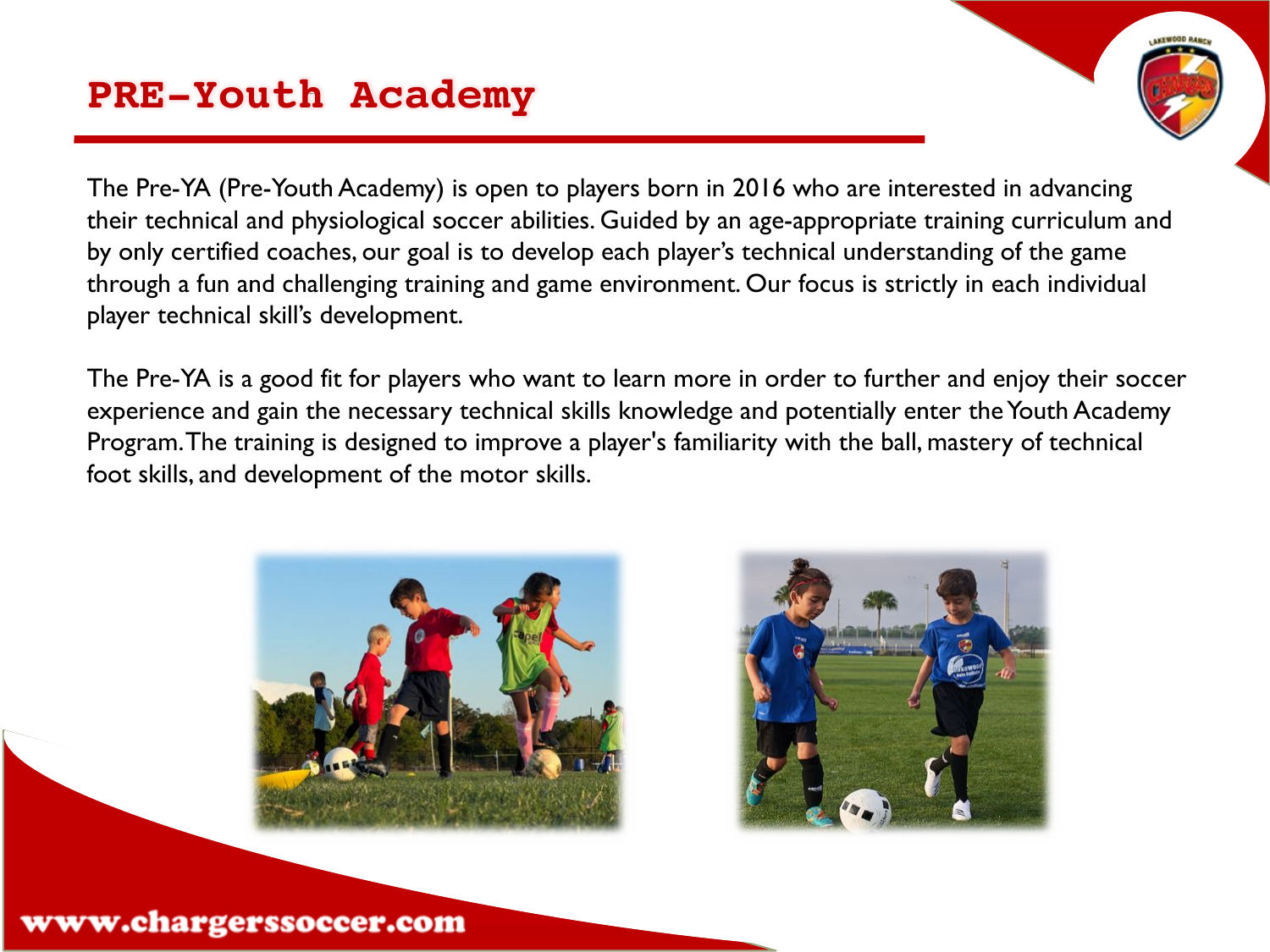## **Selection Process**

Many of the players in the Pre-YA played in our LWR Chargers SC recreational soccer program. Players are invited to join the Pre-YA program through an evaluation process. Players are selected based on skill level, athleticism, soccer IQ, motivation, and **concentration**.

Our Pre-YA Coaching Staff overseas the selection process of all potential Pre-YA players. Once selected into the program, players will begin official academy style training late in August (one training session per week) and will play in our LWR Chargers SC recreational league.

Players will be shuffled and mixed for various games over the course of the year with the flexibility provided by the academy style format. There are no fixed teams in the Pre-YA Program.

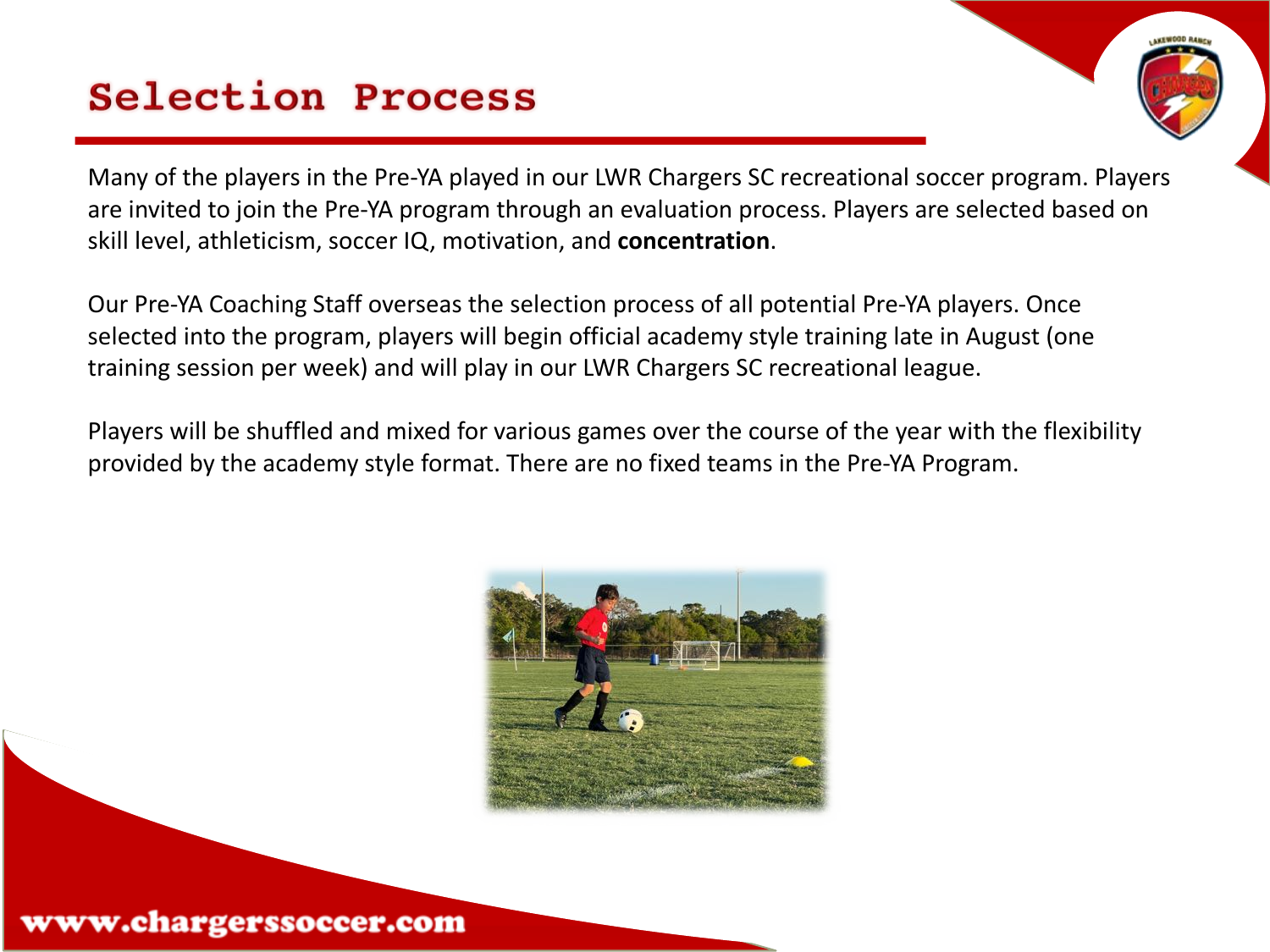### **PLAYING FOR FUN**

The most important element of the Pre-YA Program is FUN. Our coaching staff will create a FUN and exciting atmosphere for players as they learn new skills and make new friends. Having a love for soccer will allow players to improve at a faster rate. **Winning is never placed above development, learning or FUN**.

#### **DEVELOPING INDIVIDIUAL TECHNIQUES**

As players improve their individual soccer techniques they will, in turn, grow in confidence and creativity. It is vitally important that any young soccer player develops their individual techniques, as they are the building blocks for all soccer development.

### **DEVELOPING MOTOR SKILSS**

Our Pre-YA Program Curriculum helps players motor skills development, coordination, balance, and agility.

### **DEVELOPING TEAM WORK**

Soccer is a team sport and while the majority of the Pre-YA Program is based on individual technique development, our coaches will encourage players in small groups and team interactions. Our aim is for each player to apply his or her individual techniques in a small group or team environment.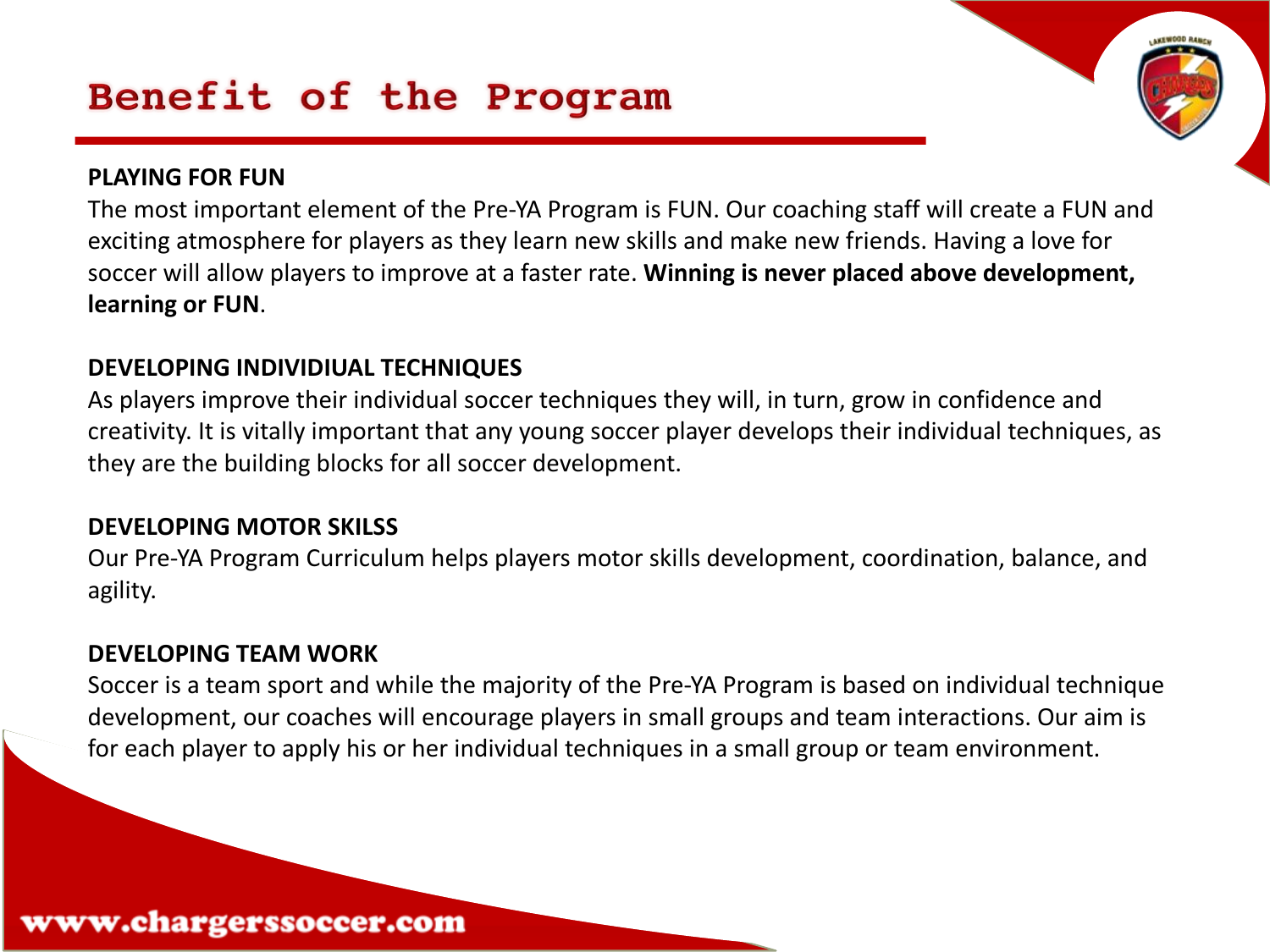## **Key Development Steps**

Our club does not believe there is one correct method that can lead to success. However there are some critical aspects that will move the club forward in the right direction. There are some proven characteristics which can lead to the development of a very successful club. Below are listed some of these characteristics.

- **PROGRESSIVE PLAYER DEVELOPMENT CURRICULUM**  Our club proposes a year by year standards of expectations for players and their coaches and its families.
- **CONTINUOUS COACH DEVELOPMENT PROGRAM** Our coaches go through continuous development. Licensure courses are a must. Clinics, discussions, conventions, books, videos, game analysis sessions are a big part of our coach's development.
- **MINIMUM LICENSING STANDARDS** Our coaches are first of all educators. Our club has a minimum licensing standard for all coaches in our program.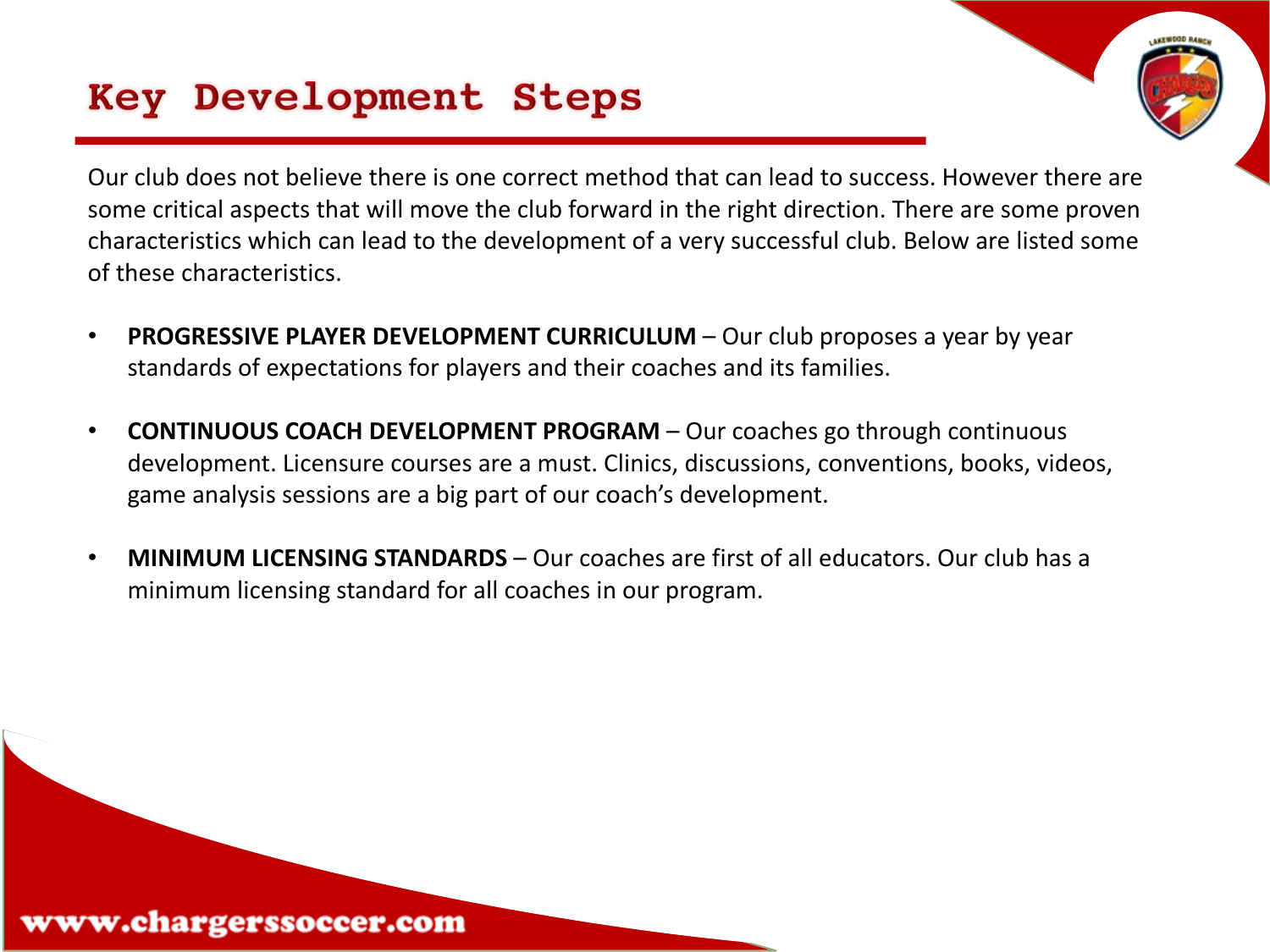

### **FOUR major development stages of the Pre-YA (Youth Academy) curriculum**

| <b>Stage 1</b> | <b>Ball Mastery</b>                   | Relationship Between Body and Ball - Learn how to use both feet and multiple feet<br>surfaces while dribbling by encouraging players to perform turns, various tricks to help<br>develop technical confidence and composure with the ball. |
|----------------|---------------------------------------|--------------------------------------------------------------------------------------------------------------------------------------------------------------------------------------------------------------------------------------------|
| Stage 2        | <b>Motor Skills</b>                   | Overall Body Development – Help develop balance, agility and coordination while still<br>enjoying developing the body-ball relationship throughout the development of the ball<br>mastery phase.                                           |
| <b>Stage 3</b> | <b>Small-Sided</b><br>Introduction    | Game like Environment - Introduction of IvI situation allowing players to experiment and<br>maximize development through multiple contacts with the ball and also to create real<br>game like scenarios.                                   |
| <b>Stage 4</b> | <b>Free Player</b><br><b>Thinking</b> | Problem Solving - Encourage players to think for themselves and solve soccer problems<br>with the skills acquired. Guide players to the answers by asking questions rather than<br>telling them the answer. Help create quick thinkers.    |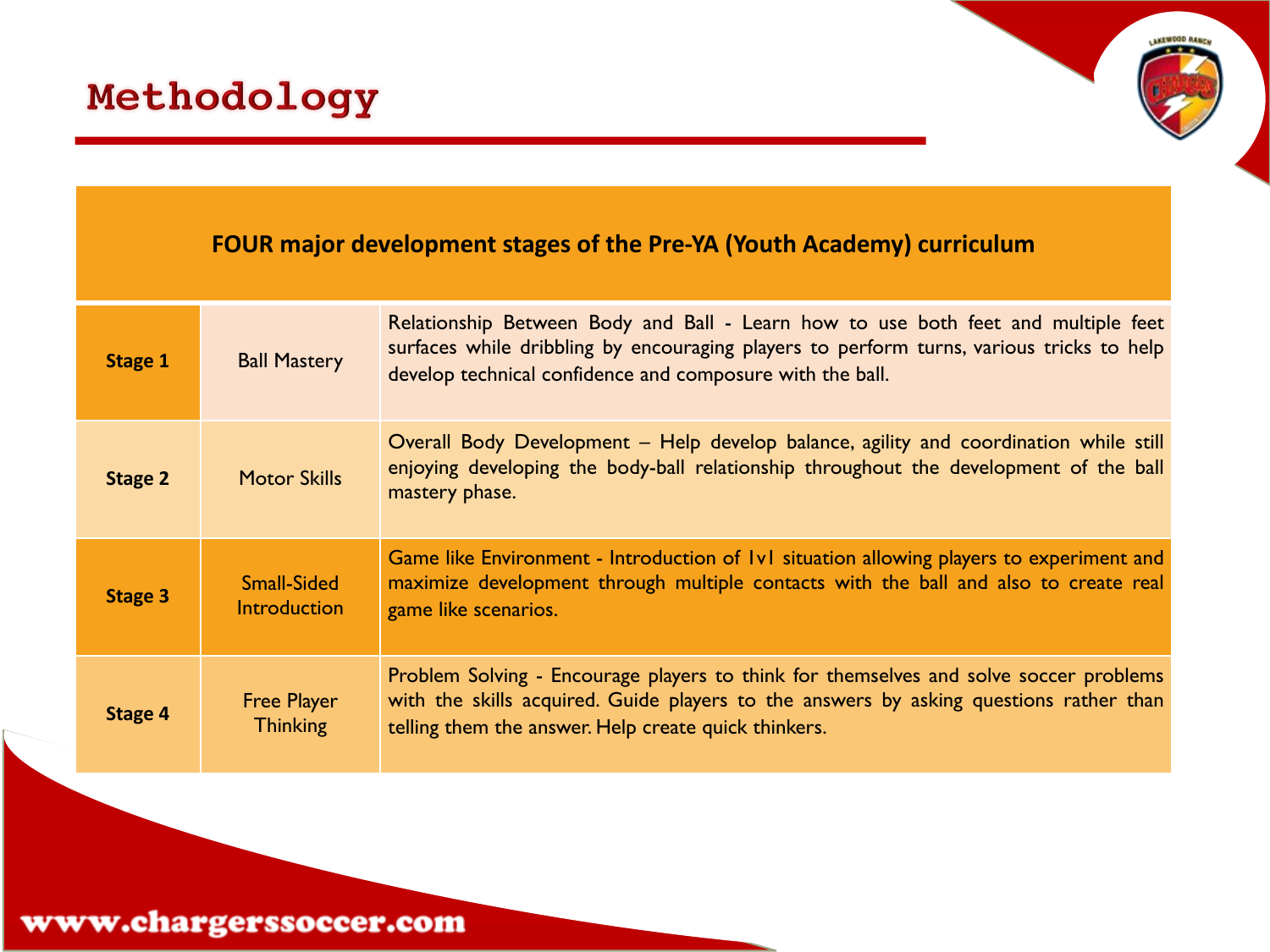# Logistics

| <b>Players</b>  | Selection of 18 to 22 players through an evaluation process.                                                                                                        |  |  |
|-----------------|---------------------------------------------------------------------------------------------------------------------------------------------------------------------|--|--|
| <b>Format</b>   | Training once per week. Games on weekends during Fall and Spring recreation soccer season.                                                                          |  |  |
| <b>Dates</b>    | Begins: End of August – Ends: End of April (season 2022/23)                                                                                                         |  |  |
| <b>Training</b> | Training from 6:00PM - 7:00PM Fridays                                                                                                                               |  |  |
| <b>Games</b>    | Games on weekends during Fall and Spring recreation soccer season. Saturday Mornings. 5v5 with<br>Goalkeeper. Intra-squad games or play against recreational teams. |  |  |
| <b>Location</b> | <b>Premier Sports Campus</b>                                                                                                                                        |  |  |
| <b>Cost</b>     | \$500 (9-month program)<br>** Extra includes training jerseys kit - approx. \$75                                                                                    |  |  |

AKEWOOD RABIN

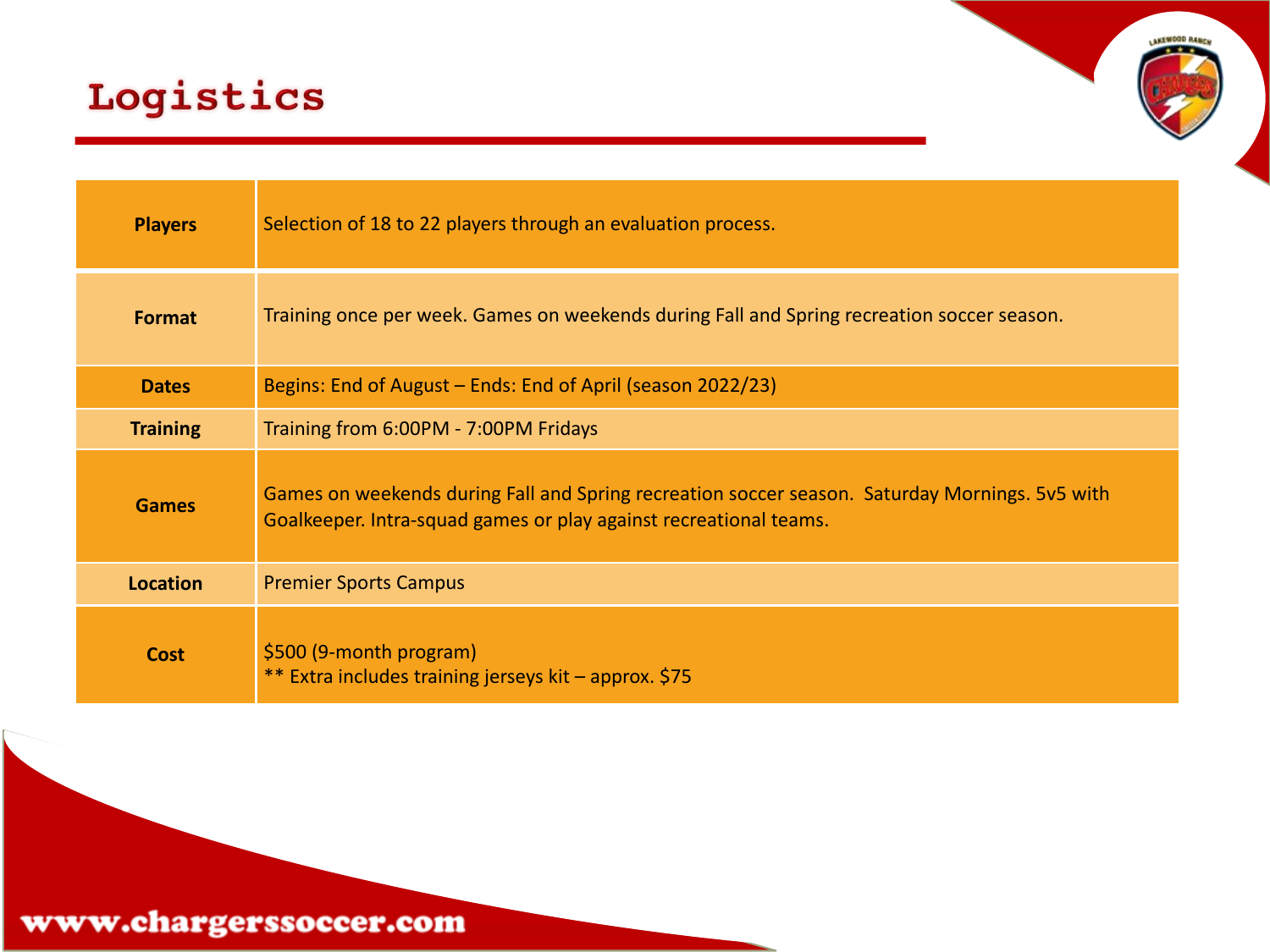The following are Similarities and Differences between Recreational Soccer and Pre-YA Program.

| <b>Programs</b>                 | <b>Recreational Soccer</b>                                                                                                                                                                                   | <b>Pre-YA Academy</b>                                                                                                                                                                                                                                                                                                                          |
|---------------------------------|--------------------------------------------------------------------------------------------------------------------------------------------------------------------------------------------------------------|------------------------------------------------------------------------------------------------------------------------------------------------------------------------------------------------------------------------------------------------------------------------------------------------------------------------------------------------|
| <b>Age Groups</b>               | U                                                                                                                                                                                                            | U                                                                                                                                                                                                                                                                                                                                              |
| <b>Main Objective</b>           | <b>Recreation/Fun</b>                                                                                                                                                                                        | <b>Player Development</b>                                                                                                                                                                                                                                                                                                                      |
| <b>Brief Description</b>        | Recreational Soccer is primarily meant to<br>be a fun program for players. Scores and<br>standings are not recorded for the younger<br>age groups. All players are generally,<br>required to play each game. | The Pre-YA Program focuses primarily on<br>individual skill development and basic<br>field/space awareness and prepares players<br>for the Youth Academy Program. Players<br>generally play the same amount of time in<br>each game. Players are also exposed to<br>different positions on the field. Pool players<br>training format is used. |
| <b>Team Selection Process</b>   | <b>Open Registration</b>                                                                                                                                                                                     | <b>Evaluation Process</b>                                                                                                                                                                                                                                                                                                                      |
| <b>Focus on Competition</b>     | Low - Above Average                                                                                                                                                                                          | <b>Strictly on Player Development</b>                                                                                                                                                                                                                                                                                                          |
| <b>Regular Season</b>           | <b>Fall and Spring</b>                                                                                                                                                                                       | Nine month program (August - April)                                                                                                                                                                                                                                                                                                            |
| <b>Amount of Travel</b>         | <b>None</b>                                                                                                                                                                                                  | <b>None</b>                                                                                                                                                                                                                                                                                                                                    |
| <b>Coach/Trainer Background</b> | <b>Parent Coaches</b>                                                                                                                                                                                        | <b>Experienced and Certified Coaches</b>                                                                                                                                                                                                                                                                                                       |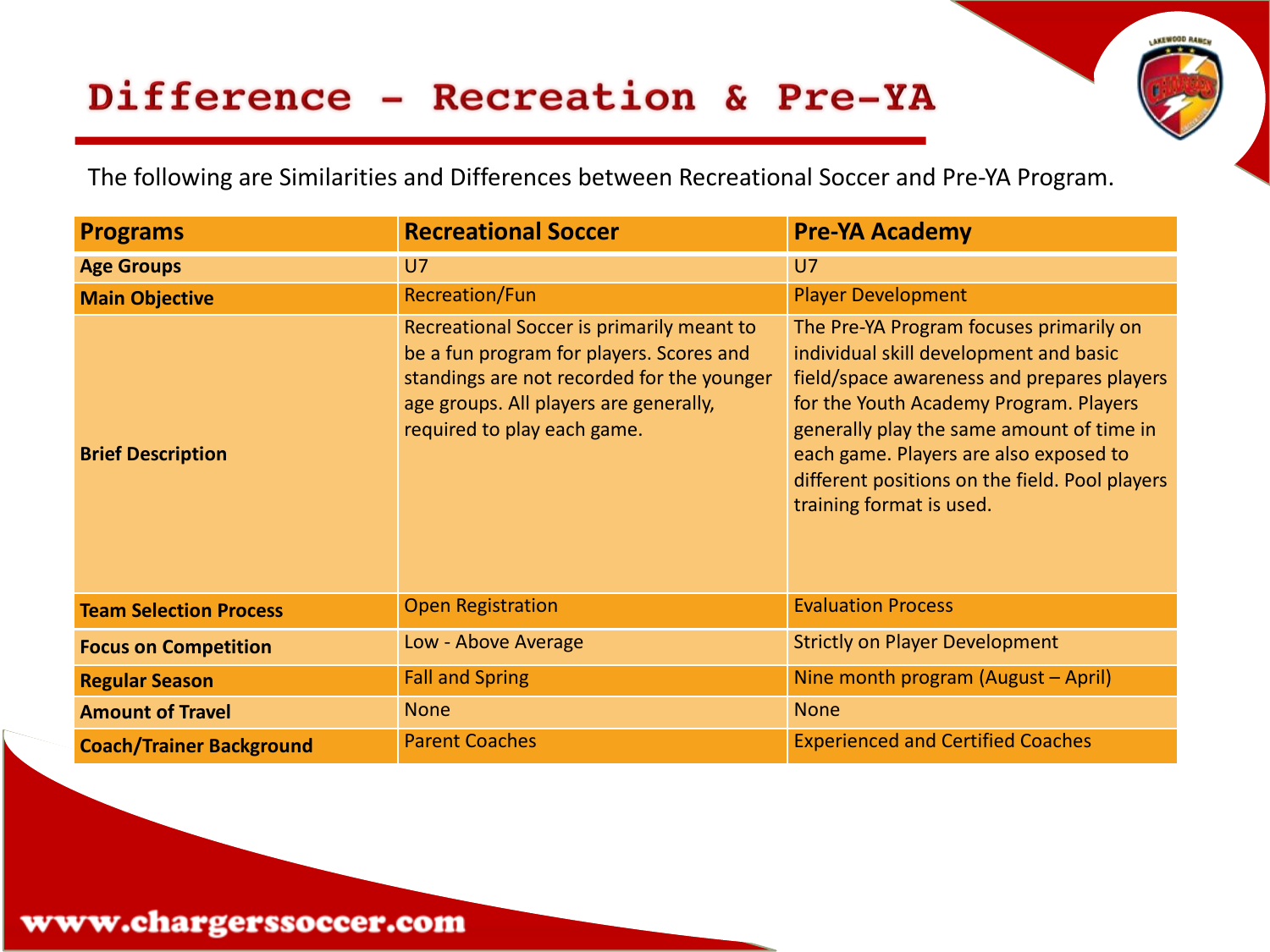## **Parent Support**

### **POSITIVE**

Positive support is vital during times of disappointment, not just when things are going well. The ups and downs are a natural part of a young soccer player's developmental process if handled appropriately. Positive parental support does not include coaching your child from the sidelines.

#### **ENCOURAGING**

Positive encouragement from parents is vital in helping young soccer players succeed and enjoy the game. The job of the parents is to be their child's biggest fan. Positive feedback and encouragement should outweigh constructive criticism. This allows players to grow in confidence, which is a key to success in soccer, or any other sport.

#### **POSITIVE COACHING**

Positive coaching from our coaches is very important to our players' development. We must ensure that our players are instilled with confidence, understand the coach's instructions, and also have the ability to handle constructive feedback from the coach. Encouragement at this level is a massive motivational tool to making our players successful, creative and well-rounded soccer players.